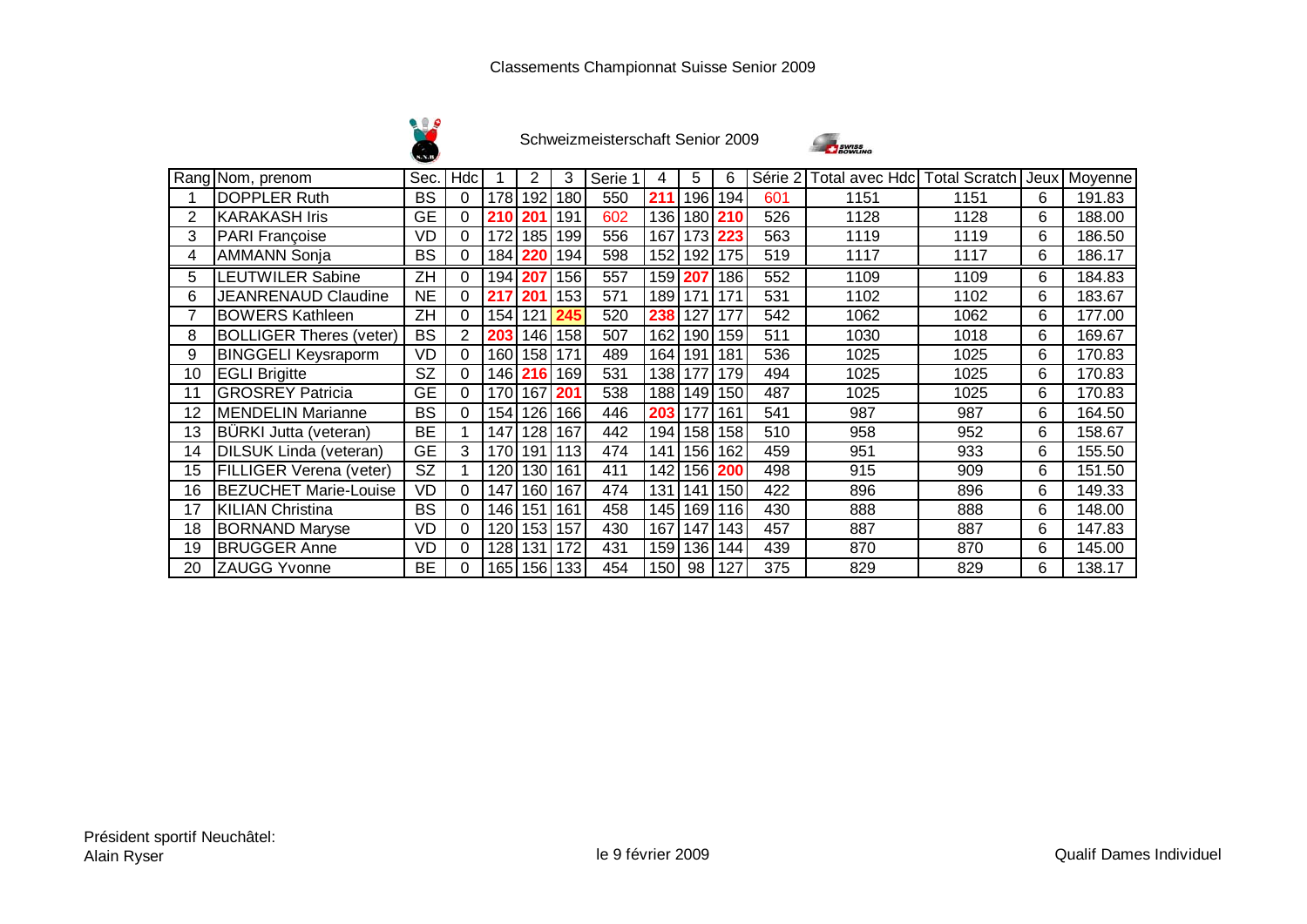



|                | Rang Nom, prenom              | Sec. Hdc                            |             |     | $\overline{2}$   | 3       | Serie 1 | 4                | 5                | 6   |                  | Série 2 Total avec Hdc Total Scratch Jeux Moyenne |      |                |        |
|----------------|-------------------------------|-------------------------------------|-------------|-----|------------------|---------|---------|------------------|------------------|-----|------------------|---------------------------------------------------|------|----------------|--------|
| 1              | <b>GROLHIER Jean-Louis</b>    | <b>VD</b>                           | $\Omega$    | 203 | 204              | 192     | 599     | 204              | 258              | 258 | 720              | 1319                                              | 1319 | 6              | 219.83 |
| $\overline{2}$ | <b>PRIVAT Philippe</b>        | <b>VD</b>                           | $\Omega$    | 220 | 200              | 222     | 642     | 254              | 179              | 223 | 656              | 1298                                              | 1298 | 6              | 216.33 |
| 3              | <b>KURATLI Walter</b>         | <b>TG</b>                           | $\Omega$    | 202 | 188 224          |         | 614     | 180              | 243              | 246 | 669              | 1283                                              | 1283 | 6              | 213.83 |
| 4              | <b>ANCARANI Dario</b>         | ZH                                  | 0           | 243 | 173 173          |         | 589     | 247              | 198              | 213 | 658              | 1247                                              | 1247 | 6              | 207.83 |
| $\overline{5}$ | <b>INIECHEN Rinaldo</b>       | $\overline{ZH}$                     | $\Omega$    | 180 | 191 207          |         | 578     | $\overline{219}$ | $\overline{216}$ | 197 | 632              | 1210                                              | 1210 | 6              | 201.67 |
| 6              | <b>SEILER Franz</b>           | $\overline{\mathsf{TG}}$            | $\Omega$    | 215 | 166 225          |         | 606     | 221              | 214              | 166 | 601              | 1207                                              | 1207 | $6\phantom{1}$ | 201.17 |
| $\overline{7}$ | <b>FAVRE-BULLE Daniel</b>     | <b>NE</b>                           | $\Omega$    | 235 | 188 167          |         | 590     | 203              | 200              | 204 | 607              | 1197                                              | 1197 | 6              | 199.50 |
| 8              | <b>BEZUCHET Eric</b>          | <b>VD</b>                           | $\Omega$    | 195 | 200 210          |         | 605     | 253              | 160              | 173 | 586              | 1191                                              | 1191 | 6              | 198.50 |
| 9              | <b>RÖTLISBERGER Hans</b>      | <b>BE</b>                           | $\Omega$    | 235 | 196 190          |         | 621     | 187              | 196              | 185 | 568              | 1189                                              | 1189 | 6              | 198.17 |
| 10             | <b>GUILLERMET André</b>       | $\overline{\mathsf{GE}}$            | $\mathbf 0$ | 213 | 193 217          |         | 623     | 162              | 231              | 169 | 562              | 1185                                              | 1185 | 6              | 197.50 |
| 11             | <b>CARDINAUX Pierre-Alain</b> | <b>GE</b>                           | $\Omega$    | 202 |                  | 180 175 | 557     | 236              | 181              | 185 | 602              | 1159                                              | 1159 | 6              | 193.17 |
| 12             | FIORIANI Luciano              | ZH                                  | $\Omega$    | 190 | 189 191          |         | 570     | 179              | 190              | 204 | 573              | 1143                                              | 1143 | 6              | 190.50 |
| 13             | <b>BIALLAS Bernd</b>          | $\overline{\overline{\mathsf{GE}}}$ | $\Omega$    | 194 | 168 201          |         | 563     | 202              | 193              | 184 | 579              | 1142                                              | 1142 | 6              | 190.33 |
| 14             | <b>DOPPLER Bernard</b>        | <b>BS</b>                           | $\Omega$    | 174 | 187 202          |         | 563     | 202              | 188              | 183 | $\overline{573}$ | 1136                                              | 1136 | 6              | 189.33 |
| 15             | <b>CHERILLO Louis</b>         | <b>NE</b>                           | $\Omega$    | 154 | 231              | 232     | 617     | 169              | 149              | 200 | 518              | 1135                                              | 1135 | 6              | 189.17 |
| 16             | <b>ROSSELLAT Gilbert</b>      | <b>VD</b>                           | $\Omega$    | 191 | 189 184          |         | 564     | 226              | 168 163          |     | 557              | 1121                                              | 1121 | 6              | 186.83 |
| 17             | <b>TENGKU Ismail</b>          | <b>BE</b>                           | $\mathbf 0$ | 222 | 174 168          |         | 564     | 175              | 173              | 202 | 550              | 1114                                              | 1114 | 6              | 185.67 |
| 18             | COPPEX Régis                  | <b>VD</b>                           | $\mathbf 0$ | 181 | 173 149          |         | 503     | 191              | 211              | 209 | 611              | 1114                                              | 1114 | 6              | 185.67 |
| 19             | UNTERNÄHRER Peter             | <b>TG</b>                           | 0           | 161 | 215 181          |         | 557     | 147              | 198              | 210 | 555              | 1112                                              | 1112 | 6              | 185.33 |
| 20             | AMMANN Hans                   | $\overline{ZH}$                     | $\Omega$    | 179 | 178 189          |         | 546     | 192              | 168              | 193 | 553              | 1099                                              | 1099 | 6              | 183.17 |
| 21             | <b>SICILIANO Michel</b>       | VD                                  | $\Omega$    | 186 | 213              | 184     | 583     | 181              | 156              | 177 | $\overline{514}$ | 1097                                              | 1097 | 6              | 182.83 |
| 22             | <b>PFISTER Yves</b>           | <b>VD</b>                           | $\Omega$    | 176 | 163 171          |         | 510     | 184              | 167              | 224 | 575              | 1085                                              | 1085 | 6              | 180.83 |
| 23             | <b>GIRARDIN Patrice</b>       | <b>NE</b>                           | 0           | 182 | 149 188          |         | 519     | 147              | 216              | 199 | 562              | 1081                                              | 1081 | 6              | 180.17 |
| 24             | <b>NICOLE Roger</b>           | <b>GE</b>                           | $\Omega$    | 221 | 191 189          |         | 601     |                  | 155 155          | 166 | 476              | 1077                                              | 1077 | 6              | 179.50 |
| 25             | <b>LEHMANN Daniel</b>         | <b>BE</b>                           | $\mathbf 0$ | 187 | $\overline{127}$ | 209     | 523     | 181              | 176              | 178 | 535              | 1058                                              | 1058 | 6              | 176.33 |
| 26             | <b>MAS Javier</b>             | <b>VD</b>                           | $\Omega$    | 201 | 168 221          |         | 590     | 179              | 142              | 140 | 461              | 1051                                              | 1051 | 6              | 175.17 |
| 27             | <b>BINGGELI Didier</b>        | <b>VD</b>                           | 0           | 193 | 186 178          |         | 557     | 171              | 169              | 151 | 491              | 1048                                              | 1048 | 6              | 174.67 |
| 28             | <b>MADER Robert</b>           | <b>BE</b>                           | $\Omega$    | 164 | 176 191          |         | 531     | 196              | 160              | 160 | 516              | 1047                                              | 1047 | 6              | 174.50 |
| 29             | <b>SCHWAB Martin</b>          | <b>BE</b>                           | $\Omega$    | 171 | 168 151          |         | 490     | 158              | 171              | 228 | 557              | 1047                                              | 1047 | 6              | 174.50 |
| 30             | <b>STAEHLI Ralph</b>          | <b>BE</b>                           | $\Omega$    | 157 | 188 160          |         | 505     |                  | 170 159          | 212 | 541              | 1046                                              | 1046 | 6              | 174.33 |
| 31             | <b>SCHMIED Walo</b>           | $\overline{\mathsf{TG}}$            | $\Omega$    | 182 | 167              | 207     | 556     | 189              | 142              | 159 | 490              | 1046                                              | 1046 | 6              | 174.33 |
| 32             | <b>MONNIER Michel</b>         | $\overline{\overline{\mathsf{GE}}}$ | $\mathbf 0$ |     | 160 135 179      |         | 474     | 207              | 200              | 160 | 567              | 1041                                              | 1041 | 6              | 173.50 |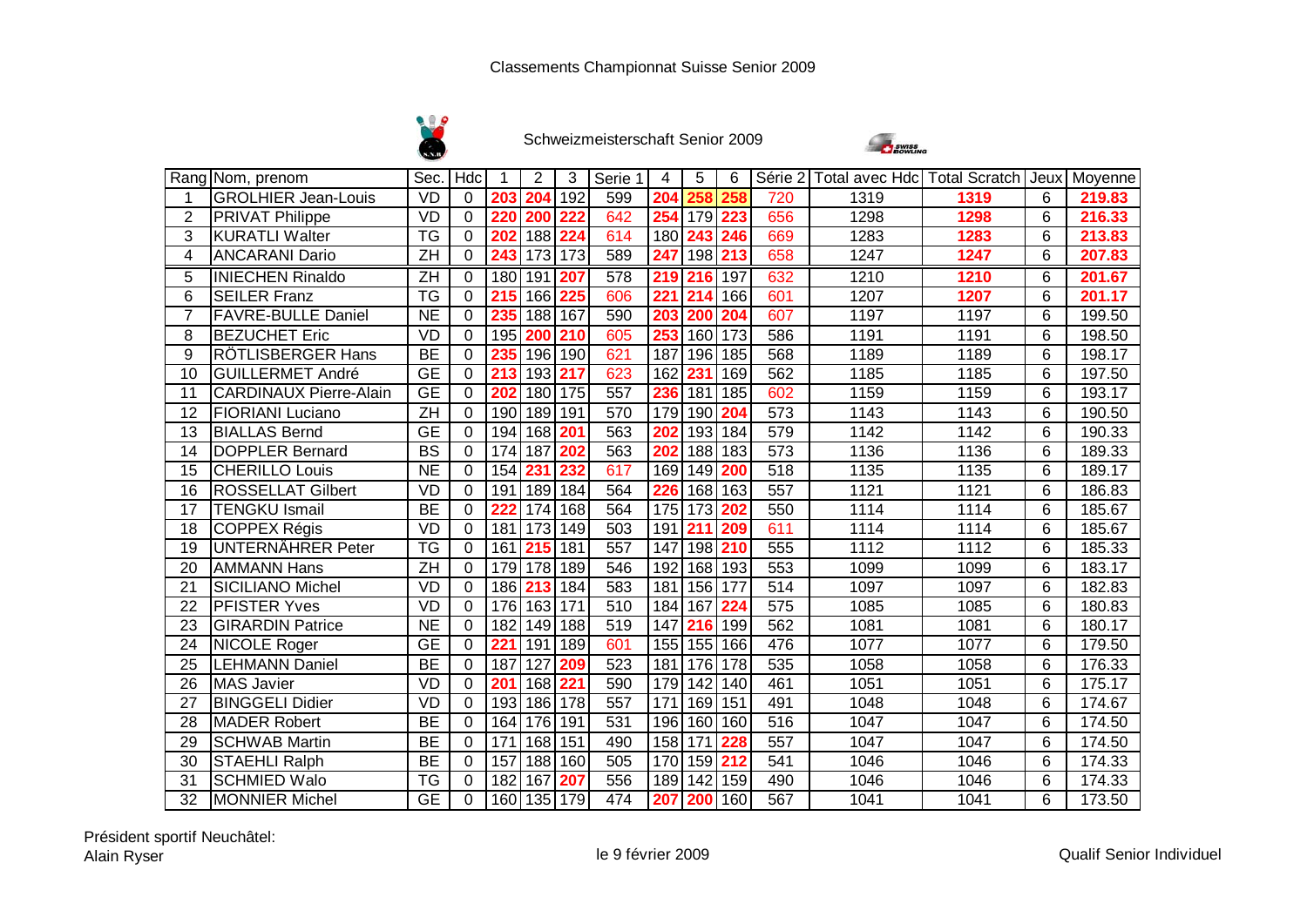| 33 | <b>TELLENBACH Hansruedi</b> | TG        | $\Omega$     | 89    | 132 <sub>1</sub>      | 1951             | 516          | 1381 | <b>216</b>      |                 | 525 | 1041     | 1041     | 6 | 173.50 |
|----|-----------------------------|-----------|--------------|-------|-----------------------|------------------|--------------|------|-----------------|-----------------|-----|----------|----------|---|--------|
| 34 | <b>RYMANN Aurelio</b>       | <b>BE</b> | 0            |       | 162                   | 180              | 553          | 181  | 128             | 171             | 480 | 1033     | 1033     | 6 | 172.17 |
| 35 | <b>MOTTET Richard</b>       | VD        | $\Omega$     | 146   | 1661                  | 236              | 548          | 161  | 136             | 187             | 484 | 1032     | 1032     | 6 | 172.00 |
| 36 | <b>HÜGIN Marc</b>           | <b>BS</b> | $\Omega$     | ∣46 I | 1731                  | 153              | 472          |      | 212 206         | 134             | 552 | 1024     | 1024     | 6 | 170.67 |
| 37 | <b>VETSCH Hansruedi</b>     | TG        | $\Omega$     | 88    | 1561                  | 181              | 525          |      | 158 159         | 178             | 495 | 1020     | 1020     | 6 | 170.00 |
| 38 | MOSER René                  | <b>GE</b> |              | 213   | 175                   | 147              | 535          | 199  | .141            | 133             | 473 | 1008     | 1008     | 6 | 168.00 |
| 39 | <b>SCHAITS René</b>         | ZH        | 0            | 167   | 175                   | 142              | 484          | 181  | 188             | 152             | 521 | 1005     | 1005     | 6 | 167.50 |
| 40 | <b>HERZIG Ernst</b>         | ВE        | 0            | 1451  |                       | 165              | 523          | 180  | 148             | 153             | 481 | 1004     | 1004     | 6 | 167.33 |
| 41 | <b>BAIN Edwin</b>           | ZH        | $\Omega$     | 169   | 131                   | 169              | 469          | 157  | 187             | 175             | 519 | 988      | 988      | 6 | 164.67 |
| 42 | <b>BOBBA</b> Serge          | VD        | $\Omega$     | 149   | 1691                  | 149              | 467          |      | 189 161         | 159             | 509 | 976      | 976      | 6 | 162.67 |
| 43 | <b>HEINRICH Uwe</b>         | <b>SZ</b> | $\Omega$     | 121   | 202                   | 158              | 481          | 172  | 175             | 131             | 478 | 959      | 959      | 6 | 159.83 |
| 44 | <b>SCHLUP Daniel</b>        | <b>SZ</b> | 0            | 60    | 171                   | 169              | 500          | 1801 | 135             | 142             | 457 | 957      | 957      | 6 | 159.50 |
| 45 | GALFETTI Manfredo           | <b>BE</b> | 0            | 75    | 149                   | 147              | 471          | 137  | 150             | 183             | 470 | 941      | 941      | 6 | 156.83 |
| 46 | <b>ROOS Heinz</b>           | <b>BE</b> | $\Omega$     | 1581  | 145                   | 124 <sub>1</sub> | 427          | 1431 | 176             | 156             | 475 | 902      | 902      | 6 | 150.33 |
| 47 | MÜLLER Kurt                 | <b>SZ</b> | 0            | 147   | 154 147               |                  | 448          |      |                 | 139   155   146 | 440 | 888      | 888      | 6 | 148.00 |
| 48 | <b>ANCARANI Mario</b>       | ZΗ        | $\mathbf{0}$ |       | <b>Forfait-Malade</b> |                  | $\mathbf{0}$ |      | <b>Krank</b>    |                 | 0   | $\Omega$ | $\Omega$ | 6 | 0.00   |
| 49 | JEANRENAUD Jean-René        | <b>NE</b> | 0            |       | Forfait-Blessé        |                  | $\Omega$     |      | <b>Verletzt</b> |                 | 0   | $\Omega$ | $\Omega$ | 6 | 0.00   |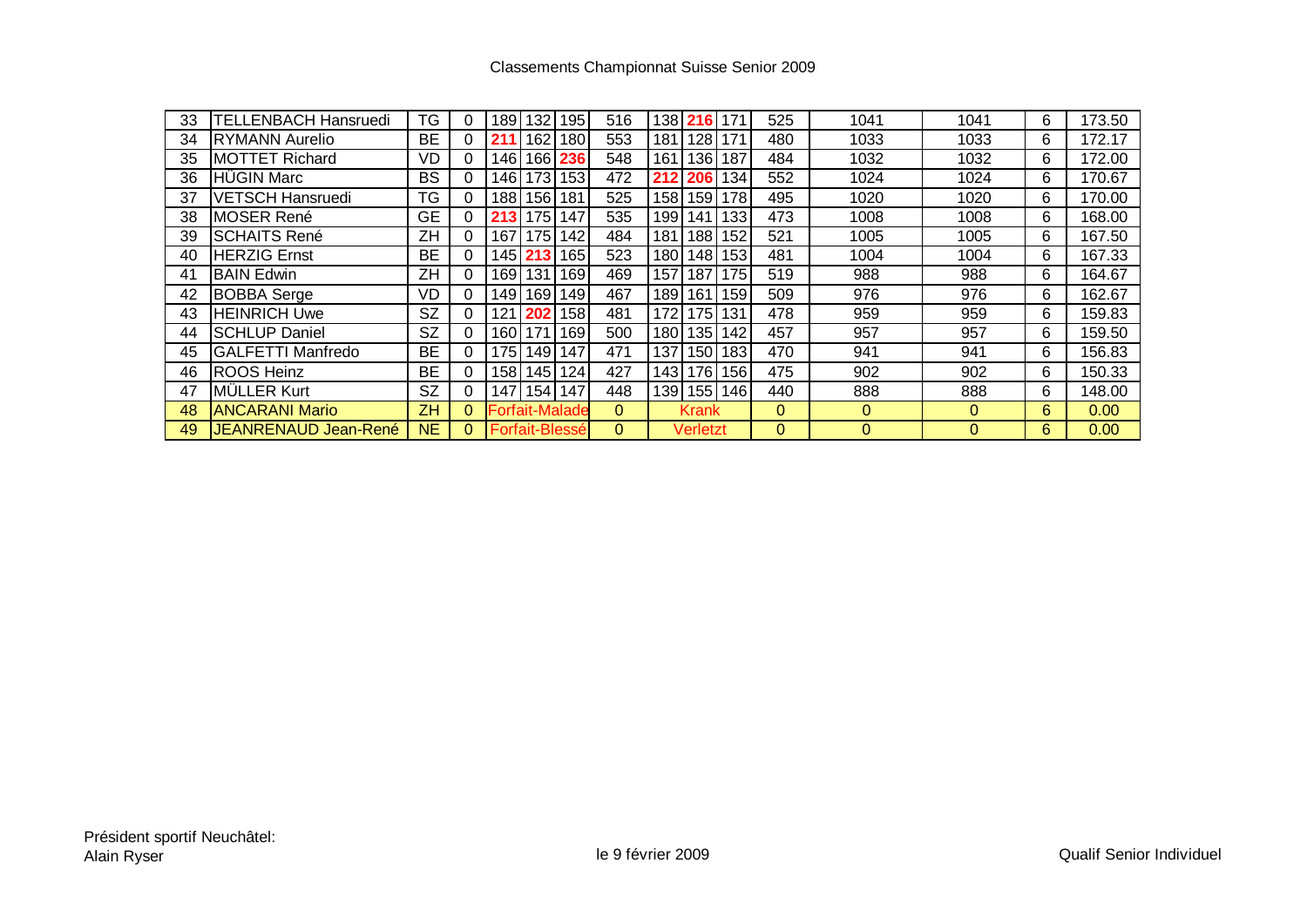



|   | Rang Nom, prenom         | Sec.      | Hdc |     |     |                  | Serie |       |      |        | Série 2 | Total avec Hdc <sup>l</sup> l | <b>Total Scratch</b> | Jeux | Moyenne |
|---|--------------------------|-----------|-----|-----|-----|------------------|-------|-------|------|--------|---------|-------------------------------|----------------------|------|---------|
|   | <b>DES PUY Robert</b>    | VD        |     | 79  | 194 | 188              | 561   | 190.  | 171  |        | 562     | 1123                          | 1123                 | 6    | 187.17  |
|   | <b>GUBLER Hans Peter</b> | ZΗ        |     | 58  | 179 |                  | 545   | 190   | 38   | 180    | 508     | 1071                          | 1053                 | 6    | 175.50  |
| 3 | <b>DESCHENAUX Joseph</b> | GЕ        |     | '92 | 74. | 154              | 520   | 71    | 54   | 160    | 485     | 1047                          | 1005                 | 6    | 167.50  |
|   | <b>FLORES Alfredo</b>    | GЕ        |     | 160 | 202 | 156              | 518   | 149   | 167  | 198    | 514     | 1038                          | 1032                 | 6    | 172.00  |
| 5 | <b>MORATH Nick</b>       | VD        |     | '92 | 173 | 125              | 490   | 164 I | l 35 | 165    | 464     | 1014                          | 954                  | 6    | 159.00  |
| 6 | <b>DAILLY Pierre</b>     | ZG        |     | '63 | 137 | 192              | 492   | 152   | 75   | ا 79   | 506     | 1004                          | 998                  | 6    | 166.33  |
|   | <b>TAMBINI Bruno</b>     | ZΗ        | 9   | 35  | 166 | 1551             | 456   | 147   | 35   | 184    | 466     | 976                           | 922                  | 6    | 153.67  |
| 8 | <b>SPELPAL Karl</b>      | NW        | 3   | 39  | 158 | 164 <sub>1</sub> | 461   | 137   | 37   | 159    | 433     | 912                           | 894                  | 6    | 149.00  |
| 9 | <b>CORLET Claude</b>     | <b>VD</b> |     | 43  | 159 | 146              | 448   | 161   | 10   | ່ 14 ເ | 385     | 851                           | 833                  | 6    | 138.83  |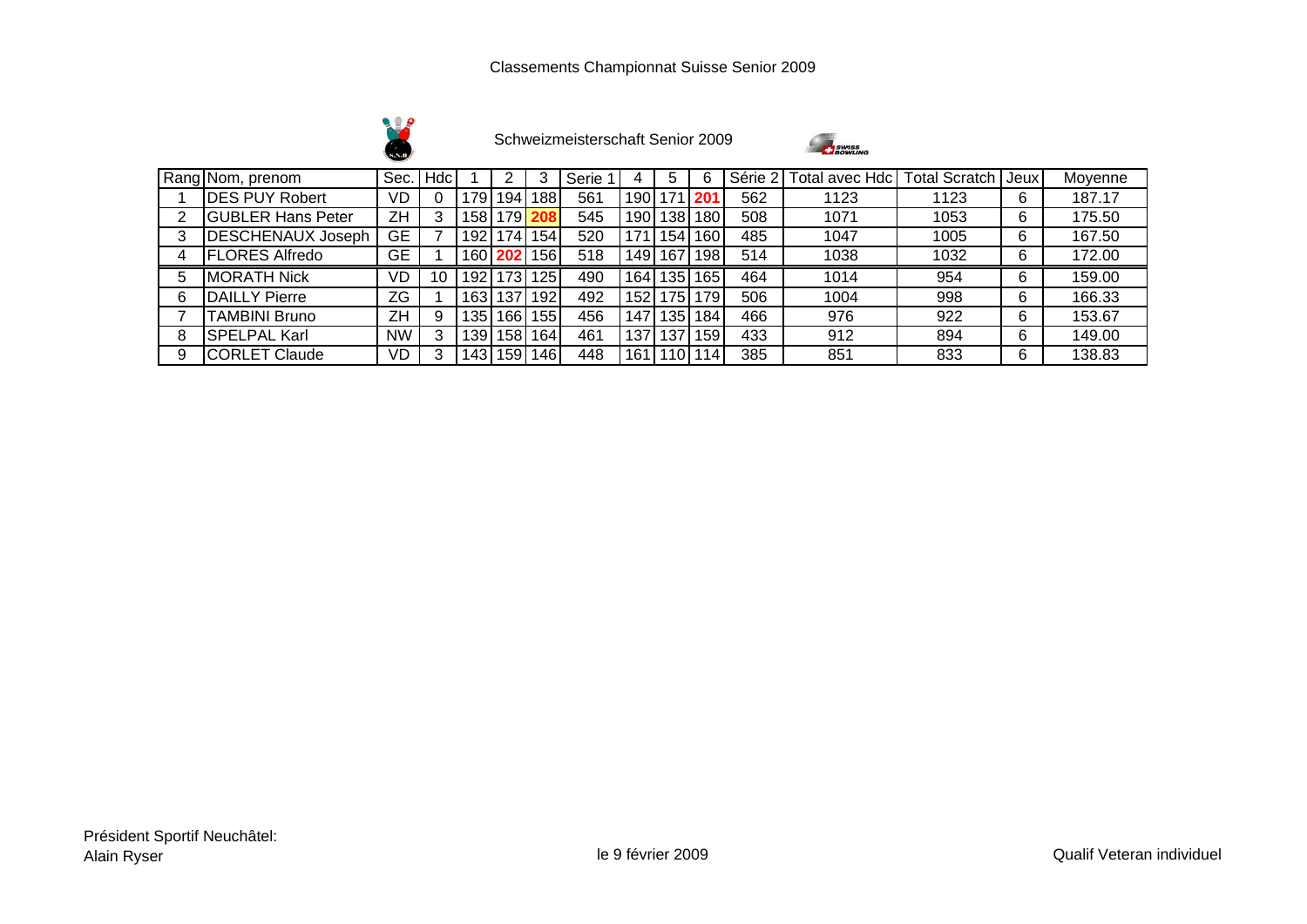



Finale Dames

|      |                       | Sec. Hdc  | Quilles        | Match |       | Match 2          |              | Match 3 |       | Total Scratch  | Total        | Qualif+Quilles | Total Qualif+         | Total Scratch |              |
|------|-----------------------|-----------|----------------|-------|-------|------------------|--------------|---------|-------|----------------|--------------|----------------|-----------------------|---------------|--------------|
| Rang | Nom, prenom           |           | Qualif.        |       | Bonus |                  | <b>Bonus</b> |         | Bonus | Quilles finale | <b>Bonus</b> | finale+Bonus   | Quille.Fin.+Bonus+Hdc | ⊑ina.         | Jeux Moyenne |
|      | <b>IDOPPLER Ruth</b>  | BS        | 115 $^{\circ}$ | 193   | 20    | 189 <sub>1</sub> | 20           | 161     |       | 543            | 40           | 1734           | 1734                  | 1694          | 188.22       |
|      | <b>PARI Francoise</b> | <b>VD</b> | 119            |       | 20    | 152              |              | 173     | 20    | 502            | 40           | 1661           | 1661                  | 1621          | 180.1        |
|      | <b>KARAKASH Iris</b>  | GE        | 1128           | 176   |       | 135              |              | 193     | 20    | 504            | 20           | 1652           | 1652                  | 1632          | 181.33       |
|      | <b>AMMANN Sonia</b>   | BS        |                | 162   |       | 169              | 20           | 146     |       | 477            | 20           | 1614           | 1614                  | 1594          | 177.1        |

## Finale Homme Veterans

|      |                           | Hdc<br>Sec. | Quilles | Match |       | Match <sub>2</sub> |       | Match 3 |              | <b>Total Scratch</b>   | $\tau$ otal | <b>Qualif+Quilles</b> | Total Qualif+         | <b>Total Scratch</b> |              |
|------|---------------------------|-------------|---------|-------|-------|--------------------|-------|---------|--------------|------------------------|-------------|-----------------------|-----------------------|----------------------|--------------|
| Rang | Nom, prenom               |             | Qualif. |       | Bonus |                    | Bonus |         | <b>Bonus</b> | Quilles finale   Bonus |             | finale+Bonus          | Quille.Fin.+Bonus+Hdc | Final                | Jeux Moyenne |
|      | <b>IDES PUY Robert</b>    | VD.         | 1123    | 14    | 20    | 20 <sup>1</sup>    | 20    | 226     | 20           | 568                    | 60          | 1751                  | 1751                  | 1691                 | 187.89       |
|      | <b>IFLORES Alfredo</b>    | GE          | 1038    | 186   | 20    | 174                | 20    | 216     |              | 576                    | 40          | 1654                  | 1657                  | 1614                 | 179.33       |
|      | <b>IDESCHENAUX Joseph</b> | GE          | 1047    |       |       | 192                |       | 187     | 20           | 518                    | 20          | 1585                  | 1606                  | 1565                 | 173.89       |
|      | <b>IGUBLER Hans Peter</b> | ΖH          | 107     | 132   |       | 170.               |       | 178     |              | 482                    |             | 1553                  | 1562                  | 1553                 | 172.56       |

## Finale Homme Seniors

| Rang<br>Nom, prenom         |           | <b>Quilles</b> | Match |       | Match 2 |              | Match 3 |              | <b>Total Scratch</b> | Total        | Qualif+Quilles | Total Qualif+         | Total Scratch I |              |
|-----------------------------|-----------|----------------|-------|-------|---------|--------------|---------|--------------|----------------------|--------------|----------------|-----------------------|-----------------|--------------|
|                             | Sec. Hdc  | Qualif.        |       | Bonus |         | <b>Bonus</b> |         | <b>Bonus</b> | Quilles finale       | <b>Bonus</b> | finale+Bonus   | Quille.Fin.+Bonus+Hdc | Fina∟           | Jeux Moyenne |
| <b>PRIVAT Philippe</b>      | VD        | 1298           | 23    | 20    | 185     |              | 208     | 20           | 630                  | 40           | 1968           | 1968                  | 1928            | 214.22       |
| <b>IGROLHIER Jean-Louis</b> | <b>VD</b> | 1319           | 192   |       | 202     | 20           | 199     |              | 593                  | 20           | 1932           | 1932                  | 1912            | 212.44       |
| <b>KURATLI Walter</b>       | TG        | 1283           | 247   | 20    | 193     |              | 158     |              | 598                  | 20           | 1901           | 1901                  | 1881            | 209.00       |
| <b>ANCARANI Dario</b>       | ΖH        | 1247           | 190   |       | 192     | 20           | 200     | 20           | 582                  | 40           | 1869           | 1869                  | 1829            | 203.22       |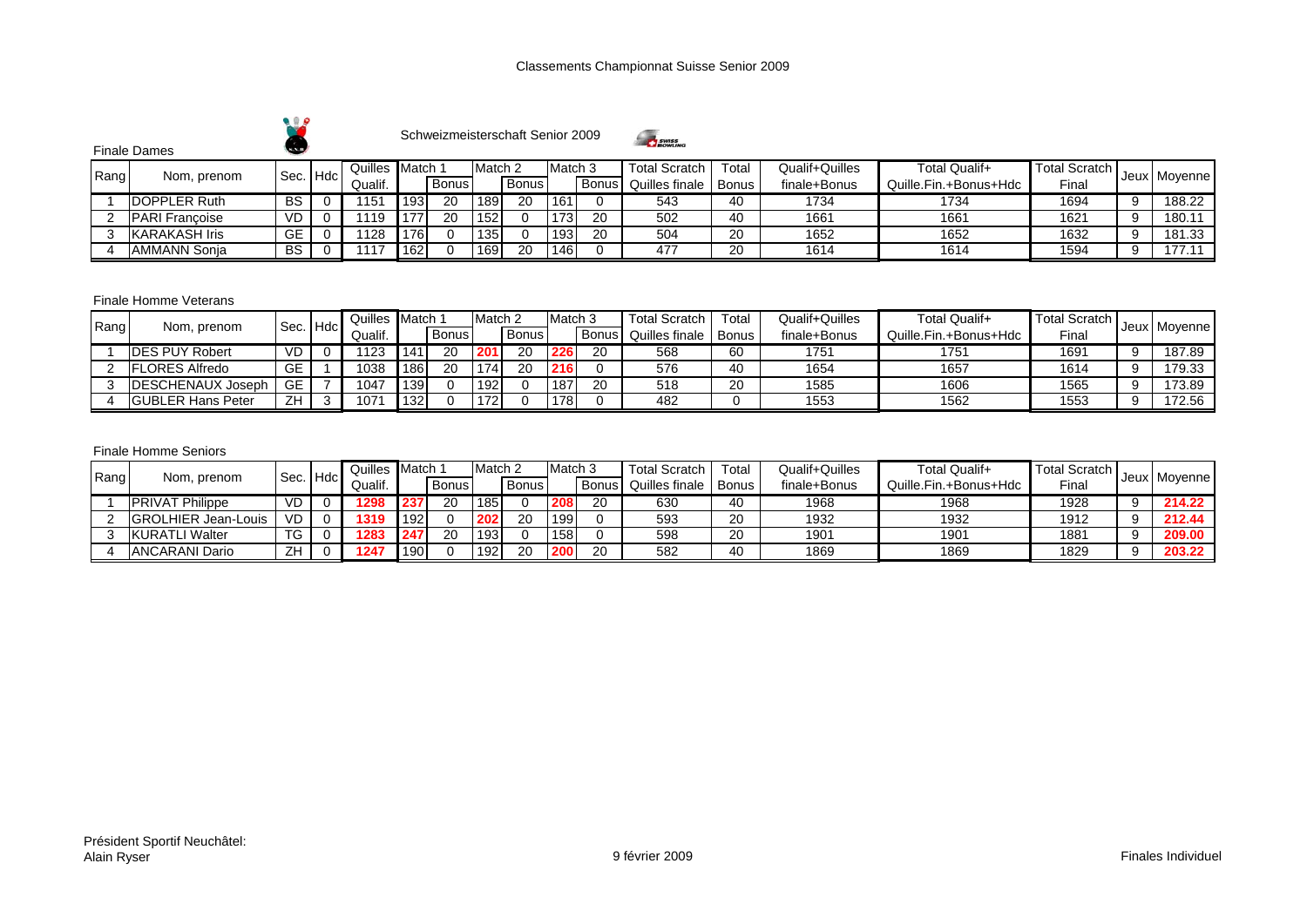|      |                              |           |                |         |                |     | Schweizmeisterschaft Senior 2009 |         |                  |                  |                      | <b>SWISS</b> |         |                 |              |           |
|------|------------------------------|-----------|----------------|---------|----------------|-----|----------------------------------|---------|------------------|------------------|----------------------|--------------|---------|-----------------|--------------|-----------|
| Rang | Nom, prenom                  | Sec.      | Hdc            | Série 1 |                |     |                                  | Série 2 |                  |                  |                      | Total avec   | Total   |                 | Jeux Moyenne | Moyenne   |
|      |                              |           |                |         | $\overline{2}$ | 3   | Total 1                          | 4       | 5                | 6                | Total $\overline{2}$ | Hdc          | Scratch |                 |              | Doublette |
|      | <b>KARAKASH Iris</b>         | <b>GE</b> | 0              | 182     |                | 208 | 618                              | 190     | 192              | 191              | 573                  | 1191         | 1191    | 6               | 198.50       |           |
| 1    | <b>DOPPLER Ruth</b>          | <b>BS</b> | $\mathbf 0$    | 226     | 172            | 212 | 610                              | 213     | 155              | 211              | 579                  | 1189         | 1189    | 6               | 198.17       | 198.33    |
|      | total doublette              |           | $\mathbf 0$    | 408     | 400            | 420 | 1228                             |         | 403 347          | 402              | 1152                 | 2380         | 2380    | $\overline{12}$ |              |           |
|      | <b>BOWERS Kathleen</b>       |           | 0              | 211     | 171            | 161 | 543                              |         | 174 165          | 158              | 497                  | 1040         | 1040    | 6               | 173.33       |           |
| 2    | <b>LEUTWILER Sabine</b>      | ZH        | $\mathbf 0$    | 205     | 156            | 181 | 542                              | 161     | 192              | 145              | 498                  | 1040         | 1040    | 6               | 173.33       | 173.33    |
|      | total doublette              |           | $\overline{0}$ | 416 327 |                | 342 | 1085                             | 335     | 357              | 303              | 995                  | 2080         | 2080    | $\overline{12}$ |              |           |
|      | PARI Françoise               |           | 0              |         | 180 150        | 188 | 518                              | 153     | 192              | 164              | 509                  | 1027         | 1027    | 6               | 171.17       |           |
| 3    | <b>BRUGGER Anne</b>          | <b>VD</b> | $\mathbf 0$    |         | 168 149        | 183 | 500                              | 184     | 190              | 129              | 503                  | 1003         | 1003    | 6               | 167.17       | 169.17    |
|      | total doublette              |           | $\Omega$       |         | 348 299 371    |     | 1018                             | 337     | 382              | 293              | 1012                 | 2030         | 2030    | $\overline{12}$ |              |           |
|      | <b>BINGGELI Keysraporm</b>   |           | $\mathbf 0$    | 151     | 147            | 209 | 507                              | 180     | 193              | 159              | 532                  | 1039         | 1039    | 6               | 173.17       |           |
| 4    | <b>BORNAND Maryse</b>        | <b>VD</b> | 0              | 168     | 132            | 179 | 479                              | 153     | 210              | 137              | 500                  | 979          | 979     | 6               | 163.17       | 168.17    |
|      | total doublette              |           | 0              |         | 319 279        | 388 | 986                              |         | 333 403          | 296              | 1032                 | 2018         | 2018    | 12              |              |           |
|      | <b>AMMANN Sonja</b>          |           | 0              |         | 119 159        | 148 | 426                              | 206     | 168              | 165              | 539                  | 965          | 965     | 6               | 160.83       |           |
| 5    | <b>MENDELIN Marianne</b>     | <b>BS</b> | $\mathbf 0$    |         | 169 152        | 169 | 490                              | 147     | 151              | 210              | 508                  | 998          | 998     | 6               | 166.33       | 163.58    |
|      | total doublette              |           | $\mathbf 0$    |         | 288 311        | 317 | $\overline{916}$                 |         | 353 319          | 375              | 1047                 | 1963         | 1963    | $\overline{12}$ |              |           |
|      | <b>EGLI Brigitte</b>         |           | $\Omega$       |         | 157 179        | 136 | 472                              | 182     | 166              | 170              | $\overline{518}$     | 990          | 990     | 6               | 165.00       |           |
| 6    | FILLIGER Verena (vet)        | <b>SZ</b> | 1              |         | 136 158        | 197 | 491                              | 210     | 118              | 126              | 454                  | 951          | 945     | 6               | 157.50       | 161.75    |
|      | total doublette              |           | 1              |         | 293 337 333    |     | 963                              | 392     | 284              | 296              | $\overline{972}$     | 1941         | 1935    | $\overline{12}$ |              |           |
|      | <b>GROSREY Patricia</b>      |           | $\pmb{0}$      |         | 148 194        | 172 | 514                              | 190     | 176              | 152              | 518                  | 1032         | 1032    | 6               | 172.00       |           |
| 7    | DILSUK Linda (veteran)       | <b>GE</b> | 3              |         | 146 161        | 145 | 452                              | 151     | 103              | 183              | 437                  | 907          | 889     | 6               | 148.17       | 161.58    |
|      | total doublette              |           | 3              | 294     | 355            | 317 | 966                              | 341     | 279              | 335              | 955                  | 1939         | 1921    | $\overline{12}$ |              |           |
|      | <b>JEANRENAUD Claudine</b>   |           | 0              |         | 194   114      | 199 | 507                              | 145     | 146              | 179              | 470                  | 977          | 977     | 6               | 162.83       |           |
| 8    | <b>BÜRKI Jutta</b>           | <b>NE</b> | 1              |         | 166 136        | 127 | 429                              | 144     | 146              | 166              | 456                  | 891          | 885     | 6               | 147.50       | 155.67    |
|      | total doublette              | <b>BE</b> | 1              |         | 360 250        | 326 | 936                              | 289     | 292              | 345              | $\overline{926}$     | 1868         | 1862    | $\overline{12}$ |              |           |
|      | <b>KILIAN Christina</b>      |           | 0              |         | 158 159        | 174 | 491                              | 190     | 129              | 140              | 459                  | 950          | 950     | 6               | 158.33       |           |
| 9    | <b>BOLLIGER Theres (vet)</b> | <b>BS</b> | $\overline{2}$ | 138     | 149            | 171 | 458                              | 147     | 154              | 105              | 406                  | 876          | 864     | 6               | 144.00       | 152.17    |
|      | total doublette              |           | $\overline{2}$ |         | 296 308 345    |     | 949                              | 337     | $\overline{283}$ | $\overline{245}$ | 865                  | 1826         | 1814    | $\overline{12}$ |              |           |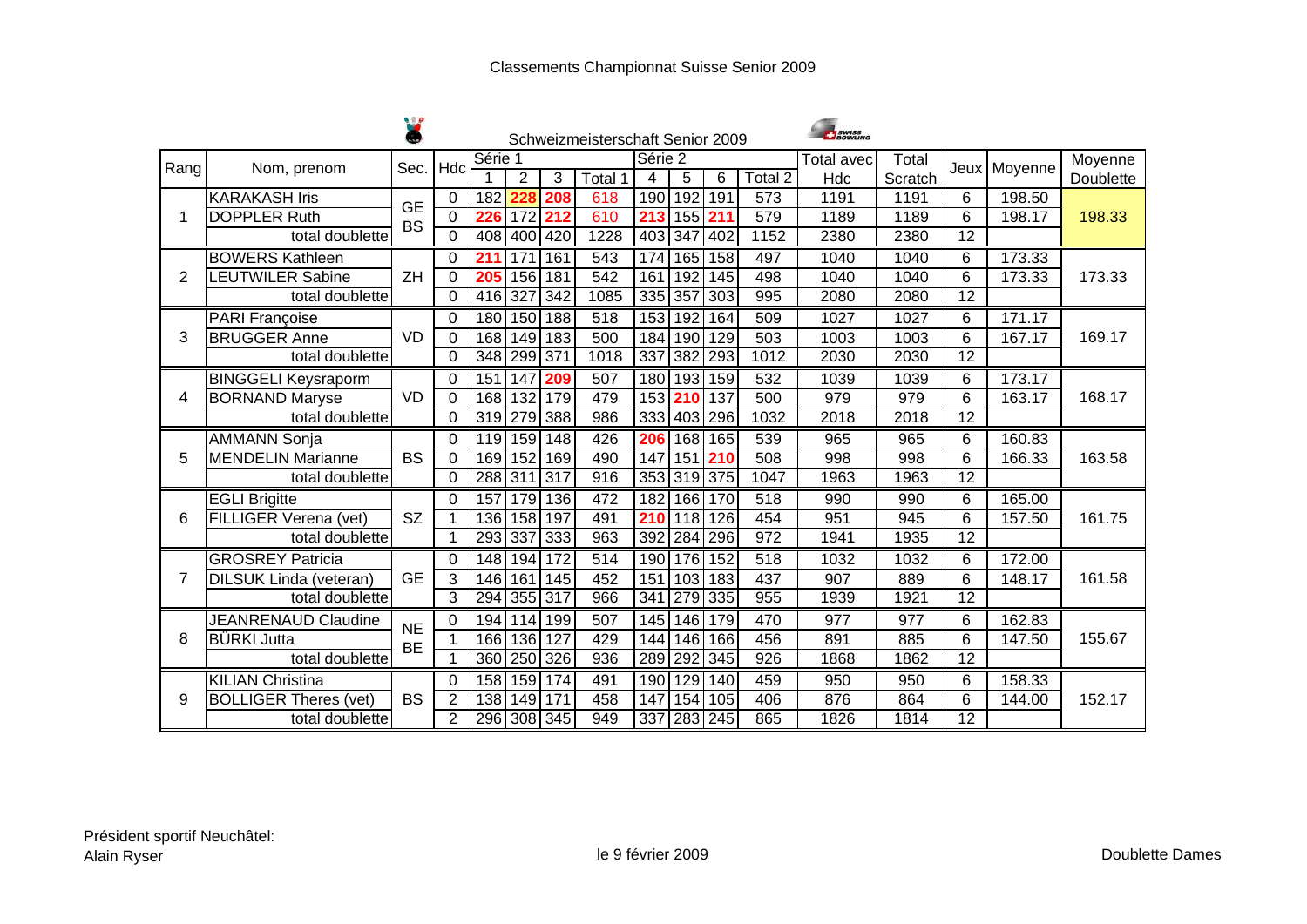W

|                |                                 |           |                |                 |                  |                  | Schweizmeisterschaft Senior 2009 |                |                  |                  |         | <b>SWISS</b> |         |                 |              |           |
|----------------|---------------------------------|-----------|----------------|-----------------|------------------|------------------|----------------------------------|----------------|------------------|------------------|---------|--------------|---------|-----------------|--------------|-----------|
|                |                                 |           | Hdc            | Série 1         |                  |                  |                                  | Série 2        |                  |                  |         | Total avec   | Total   |                 | Jeux Moyenne | Moyenne   |
| Rang           | Nom, prenom                     | Sec.      |                |                 | $\overline{2}$   | 3                | Total 1                          | $\overline{4}$ | 5                | 6                | Total 2 | Hdc          | Scratch |                 |              | Doublette |
|                | <b>ANCARANI Dario</b>           |           | $\Omega$       | 129             | 170              | 212              | 511                              | 222            | 203              | 153              | 578     | 1089         | 1089    | 6               | 181.50       |           |
| $\mathbf{1}$   | <b>FIORIANI Luciano</b>         | ZH        | $\Omega$       | 22              | 191              | 227              | 645                              | 236            | 23               | 213              | 682     | 1327         | 1327    | 6               | 221.17       | 201.33    |
|                | total doublette                 |           | 0              | 356             | 361              | 439              | 1156                             | 458            | 436              | 366              | 1260    | 2416         | 2416    | $\overline{12}$ |              |           |
|                | <b>GIRARDIN Patrice</b>         |           | $\Omega$       | 191             | 161              | 191              | 543                              | 200            | $\overline{178}$ | 201              | 579     | 1122         | 1122    | 6               | 187.00       |           |
| $\overline{2}$ | <b>FAVRE-BULLE Daniel</b>       | <b>NE</b> | 0              | 213             | $\overline{172}$ | 203              | 588                              | 234            | 198              | 200              | 632     | 1220         | 1220    | 6               | 203.33       | 195.17    |
|                | total doublette                 |           | $\overline{0}$ | 404             | 333 394          |                  | 1131                             | 434            | 376              | 401              | 1211    | 2342         | 2342    | 12              |              |           |
|                | <b>PRIVAT Philippe</b>          |           | $\Omega$       | 23 <sub>1</sub> | 211              | 224              | 669                              | 188            | 205              | 209              | 602     | 1271         | 1271    | 6               | 211.83       |           |
| 3              | <b>COPPEX Régis</b>             | VD        | $\Omega$       | 20 <sup>7</sup> | 169              | 230              | 600                              | 156            | 160              | $\overline{145}$ | 461     | 1061         | 1061    | 6               | 176.83       | 194.33    |
|                | total doublette                 |           | 0              | 435             | 380              | 454              | 1269                             | 344            | 365              | 354              | 1063    | 2332         | 2332    | 12              |              |           |
|                | <b>ROSSELLAT Gilbert</b>        |           | $\Omega$       |                 | 144 194 191      |                  | 529                              | 213            |                  | 190 194          | 597     | 1126         | 1126    | 6               | 187.67       |           |
| 4              | <b>PFISTER Yves</b>             | <b>VD</b> | $\Omega$       | 22 <sub>0</sub> | 213              | 186              | 623                              | 180            | 166              | 221              | 567     | 1190         | 1190    | 6               | 198.33       | 193.00    |
|                | total doublette                 |           | $\Omega$       | 368             | 407              | 377              | 1152                             | 393            | 356              | 415              | 1164    | 2316         | 2316    | $\overline{12}$ |              |           |
|                | <b>DOPPLER Bernard</b>          |           | 0              | 180             | 167              | 193              | 540                              | 174            | 227              | 194              | 595     | 1135         | 1135    | 6               | 189.17       |           |
| 5              | <b>HÜGIN Marc</b>               | <b>BS</b> | $\Omega$       | 188             | 199              | 202              | 589                              | 201            | 162              | 201              | 564     | 1153         | 1153    | 6               | 192.17       | 190.67    |
|                | total doublette                 |           | $\Omega$       | 368             | 366 395          |                  | 1129                             | 375            | 389              | 395              | 1159    | 2288         | 2288    | $\overline{12}$ |              |           |
|                | <b>BIALLAS Bernd</b>            |           | $\Omega$       | 200             | 170 179          |                  | 549                              | 189            | 183              | 205              | 577     | 1126         | 1126    | 6               | 187.67       |           |
| 6              | <b>SCHWAB Martin</b>            | <b>BE</b> | $\Omega$       | 174             | 178              | 160              | 512                              | 175            | 232              | 222              | 629     | 1141         | 1141    | 6               | 190.17       | 188.92    |
|                | total doublette                 |           | $\Omega$       | 374             | 348              | 339              | 1061                             | 364            | 415              | 427              | 1206    | 2267         | 2267    | 12              |              |           |
|                | <b>UNTERNÄHRER Peter</b>        |           | $\Omega$       |                 | 190 181          | 194              | 565                              | 190            | $\overline{177}$ | 197              | 564     | 1129         | 1129    | 6               | 188.17       |           |
| 7              | <b>SEILER Franz</b>             | <b>TG</b> | 0              | 167             | 225              | 169              | 561                              | 194            | 178              | 196              | 568     | 1129         | 1129    | 6               | 188.17       | 188.17    |
|                | total doublette                 |           | $\Omega$       | 357             | 406              | 363              | 1126                             | 384            | 355              | 393              | 1132    | 2258         | 2258    | $\overline{12}$ |              |           |
|                | <b>MOSER René</b>               |           | 0              | 169             | 163              | 220              | 552                              | 166            | 144              | 169              | 479     | 1031         | 1031    | 6               | 171.83       |           |
| 8              | <b>GUILLERMET André</b>         | <b>GE</b> | $\Omega$       | 203             | 214              | $\overline{182}$ | 599                              | 214            | 198              | 190              | 602     | 1201         | 1201    | 6               | 200.17       | 186.00    |
|                | total doublette                 |           | 0              | 372 377         |                  | 402              | 1151                             | 380            | $\overline{342}$ | 359              | 1081    | 2232         | 2232    | $\overline{12}$ |              |           |
|                | <b>ANCARANI Mario</b>           |           | $\Omega$       | 173             | 215              | 198              | 586                              | 201            | 181              | 188              | 570     | 1156         | 1156    | 6               | 192.67       |           |
| 9              | <b>AMMANN Hans</b>              | ZH        | 0              | 201             | 177              | 178              | 556                              | 177            | 159              | 146              | 482     | 1038         | 1038    | 6               | 173.00       | 182.83    |
|                | total doublette                 |           | $\Omega$       | 374             | 392              | 376              | 1142                             | 378            | 340              | 334              | 1052    | 2194         | 2194    | $\overline{12}$ |              |           |
|                | <b>BOBBA</b> Serge              |           | $\Omega$       | 188 197         |                  | 218              | 603                              | 178            | 150              | 128              | 456     | 1059         | 1059    | 6               | 176.50       |           |
| 10             | <b>DES PUY Robert (veteran)</b> | <b>VD</b> | 0              | 190             | 212              | 170              | 572                              | 191            | 190              | 165              | 546     | 1118         | 1118    | 6               | 186.33       | 181.42    |
|                | total doublette                 |           | 0              | 378             | 409              | 388              | 1175                             | 369            | 340              | 293              | 1002    | 2177         | 2177    | 12              |              |           |
|                | <b>MAS Javier</b>               |           | $\Omega$       |                 | 158 153          | 153              | 464                              | 170            | 191              | 194              | 555     | 1019         | 1019    | 6               | 169.83       |           |
| 11             | <b>SICILIANO Michel</b>         | VD        | $\Omega$       |                 | 156 196          | 201              | 553                              | 203            | 201              | 172              | 576     | 1129         | 1129    | 6               | 188.17       | 179.00    |
|                | total doublette                 |           | $\overline{0}$ | 314             | 349              | 354              | 1017                             | 373            | 392              | 366              | 1131    | 2148         | 2148    | 12              |              |           |
|                | <b>TENGKU Ismail</b>            |           | $\mathbf 0$    | 179             | 204              | 194              | 577                              | 146            | 184              | 174              | 504     | 1081         | 1081    | 6               | 180.17       |           |
| 12             | <b>STAEHLI Ralph</b>            | <b>BE</b> | $\Omega$       | 160             | 166              | 178              | 504                              | 163            | 194              | 188              | 545     | 1049         | 1049    | 6               | 174.83       | 177.50    |
|                | total doublette                 |           | $\Omega$       |                 | 339 370 372      |                  | 1081                             | 309            | 378              | 362              | 1049    | 2130         | 2130    | $\overline{12}$ |              |           |
|                | <b>SCHMIED Walo</b>             |           | $\Omega$       | 169             | 213              | 161              | 543                              | 189            | 148              | 176              | 513     | 1056         | 1056    | 6               | 176.00       |           |
| 13             | <b>KURATLI Walter</b>           | ТG        | 0              | 174             | 180              | 181              | 535                              | 159            | 182              | 188              | 529     | 1064         | 1064    | 6               | 177.33       | 176.67    |
|                | total doublette                 |           | 0              |                 |                  | 343 393 342      | 1078                             |                |                  | 348 330 364      | 1042    | 2120         | 2120    | $\overline{12}$ |              |           |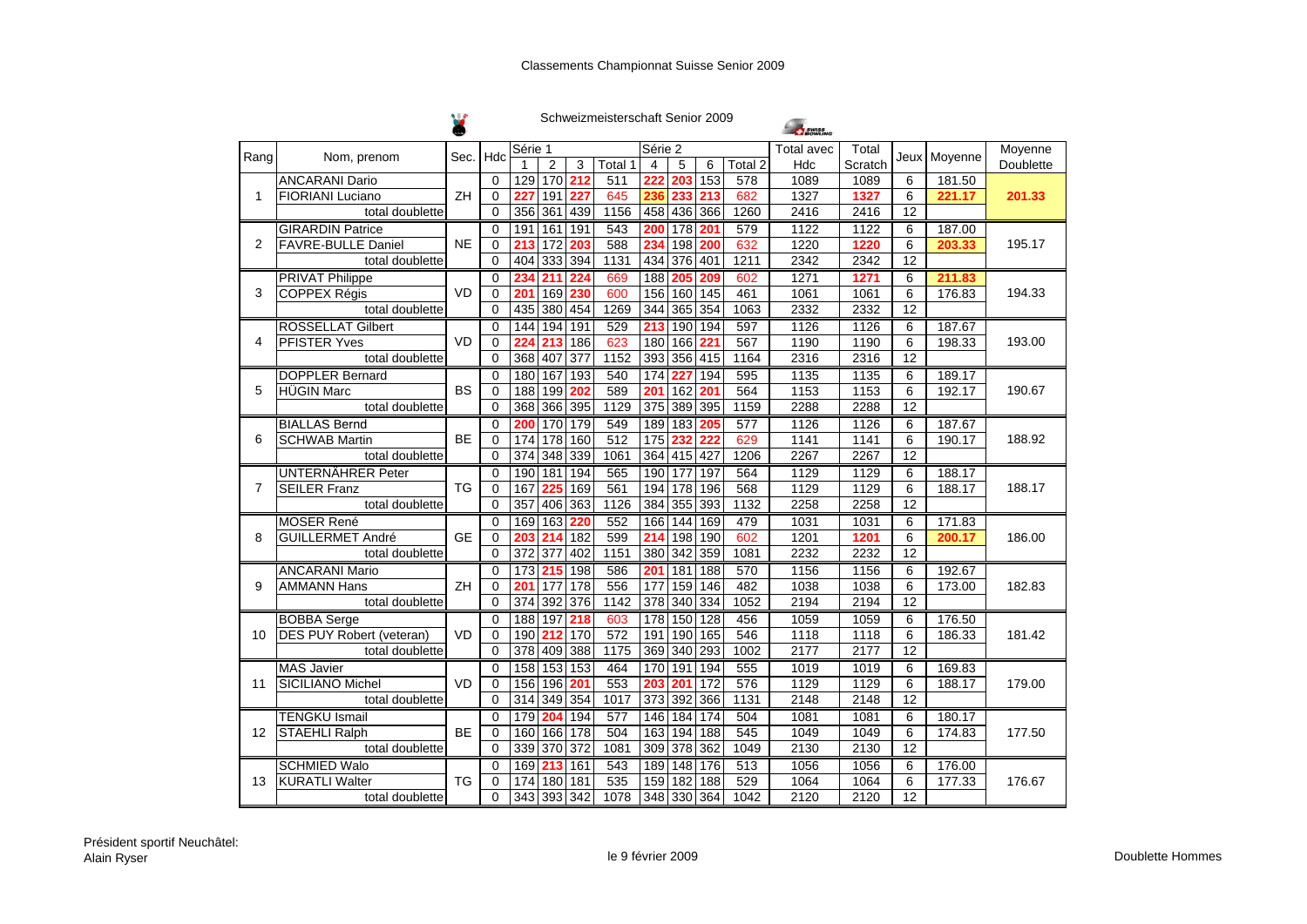|    | <b>INIECHEN Rinaldo</b>        |           | $\Omega$       |         |             | 168 168 195 | 531  |             |             | 185 167 191 | 543  | 1074 | 1074 | 6               | 179.00 |        |
|----|--------------------------------|-----------|----------------|---------|-------------|-------------|------|-------------|-------------|-------------|------|------|------|-----------------|--------|--------|
| 14 | <b>BAIN Edwin</b>              | ZH        | $\Omega$       |         | 159 178 167 |             | 504  |             | 171 147 159 |             | 477  | 981  | 981  | 6               | 163.50 | 171.25 |
|    | total doublette                |           | $\Omega$       | 327     | 346 362     |             | 1035 |             |             | 356 314 350 | 1020 | 2055 | 2055 | 12              |        |        |
|    | <b>NICOLE Roger</b>            |           | 0              |         | 148 206 176 |             | 530  |             | 189 127 186 |             | 502  | 1032 | 1032 | 6               | 172.00 |        |
| 15 | <b>MONNIER Michel</b>          | <b>GE</b> | $\Omega$       |         | 169 151     | 179         | 499  | 161 187     |             | 175         | 523  | 1022 | 1022 | 6               | 170.33 | 171.17 |
|    | total doublette                |           | $\Omega$       | 317     | 357 355     |             | 1029 |             | 350 314 361 |             | 1025 | 2054 | 2054 | $\overline{12}$ |        |        |
|    | <b>DESCHENAUX Joseph (vet)</b> |           | 7              | 140 222 |             | 170         | 532  |             |             | 138 167 168 | 473  | 1047 | 1005 | 6               | 167.50 |        |
| 16 | <b>CARDINAUX Pierre-Alain</b>  | <b>GE</b> | 0              |         | 184 182 191 |             | 557  |             | 167 146 135 |             | 448  | 1005 | 1005 | 6               | 167.50 | 171.00 |
|    | total doublette                |           | 7              |         | 324 404 361 |             | 1089 | 305 313 303 |             |             | 921  | 2052 | 2010 | $\overline{12}$ |        |        |
|    | <b>BINGGELI Didier</b>         |           | $\Omega$       | 229     | 134 183     |             | 546  | 127         | 137 149     |             | 413  | 959  | 959  | 6               | 159.83 |        |
| 17 | <b>MOTTET Richard</b>          | <b>VD</b> | $\Omega$       |         | 170 147     | 204         | 521  |             | 152 189 206 |             | 547  | 1068 | 1068 | 6               | 178.00 | 168.92 |
|    | total doublette                |           | $\Omega$       | 399 281 |             | 387         | 1067 |             | 279 326 355 |             | 960  | 2027 | 2027 | $\overline{12}$ |        |        |
|    | <b>LEHMANN Daniel</b>          |           | $\Omega$       | 172     | 169 139     |             | 480  |             | 145 151 165 |             | 461  | 941  | 941  | 6               | 156.83 |        |
| 18 | <b>ROOS Heinz</b>              | <b>BE</b> | $\Omega$       |         | 168 205     | 156         | 529  |             | 182 189 160 |             | 531  | 1060 | 1060 | 6               | 176.67 | 166.75 |
|    | total doublette                |           | $\Omega$       |         | 340 374 295 |             | 1009 |             | 327 340 325 |             | 992  | 2001 | 2001 | $\overline{12}$ |        |        |
|    | SZELPAL Karl (veteran)         | <b>NW</b> | 3              | 147     | 155 143     |             | 445  |             | 137 159 158 |             | 454  | 917  | 899  | 6               | 149.83 |        |
| 19 | <b>CHERILLO Louis</b>          | <b>NE</b> | $\Omega$       |         | 183 156 185 |             | 524  | 170         | 207         | 182         | 559  | 1083 | 1083 | 6               | 180.50 | 166.67 |
|    | total doublette                |           | $\overline{3}$ |         | 330 311 328 |             | 969  |             |             | 307 366 340 | 1013 | 2000 | 1982 | 12              |        |        |
|    | <b>SCHAITS René</b>            |           | $\Omega$       |         | 160 149 192 |             | 501  |             | 163 172 159 |             | 494  | 995  | 995  | 6               | 165.83 |        |
| 20 | TAMBINI Bruno (veteran)        | ZH        | 9              | 182     | 135 154     |             | 471  | 157         | 154 162     |             | 473  | 998  | 944  | 6               | 157.33 | 166.08 |
|    | total doublette                |           | 9              |         | 342 284 346 |             | 972  |             | 320 326 321 |             | 967  | 1993 | 1939 | 12              |        |        |
|    | <b>GALFETTI Manfredo</b>       |           | $\Omega$       | 133 202 |             | 184         | 519  |             | 157 156 144 |             | 457  | 976  | 976  | 6               | 162.67 |        |
| 21 | <b>RYMANN Aurelio</b>          | <b>BE</b> | $\Omega$       |         | 164 163 168 |             | 495  | 210         | 148 153     |             | 511  | 1006 | 1006 | 6               | 167.67 | 165.17 |
|    | total doublette                |           | $\Omega$       | 297     | 365 352     |             | 1014 | 367         | 304 297     |             | 968  | 1982 | 1982 | $\overline{12}$ |        |        |
|    | <b>VETSCH Hansruedi</b>        |           | $\Omega$       | 167     | 163 154     |             | 484  | 141         | 157 169     |             | 467  | 951  | 951  | 6               | 158.50 |        |
| 22 | <b>TELLENBACH Hansruedi</b>    | <b>TG</b> | 0              |         | 160 166 220 |             | 546  |             | 168 146 170 |             | 484  | 1030 | 1030 | 6               | 171.67 | 165.08 |
|    | total doublette                |           | $\Omega$       | 327     | 329 374     |             | 1030 |             | 309 303 339 |             | 951  | 1981 | 1981 | 12              |        |        |
|    | <b>HEINRICH Uwe</b>            |           | $\Omega$       | 176     | 203         | 140         | 519  |             | 179 167 141 |             | 487  | 1006 | 1006 | 6               | 167.67 |        |
| 23 | <b>SCHLUP Daniel</b>           | <b>SZ</b> | $\Omega$       |         | 135 149 180 |             | 464  |             | 158 146 140 |             | 444  | 908  | 908  | 6               | 151.33 | 159.50 |
|    | total doublette                |           | $\Omega$       |         | 311 352 320 |             | 983  |             | 337 313 281 |             | 931  | 1914 | 1914 | 12              |        |        |
|    | DAILLY Pierre (veteran)        | ZG        |                |         | 173 137 160 |             | 470  |             | 136 173 170 |             | 479  | 955  | 949  | 6               | 158.17 |        |
| 24 | MÜLLER Kurt                    | SZ        | 0              | 147     | 146 170     |             | 463  |             | 157 163 166 |             | 486  | 949  | 949  | 6               | 158.17 | 158.67 |
|    | total doublette                |           |                |         | 320 283 330 |             | 933  | 293 336 336 |             |             | 965  | 1904 | 1898 | $\overline{12}$ |        |        |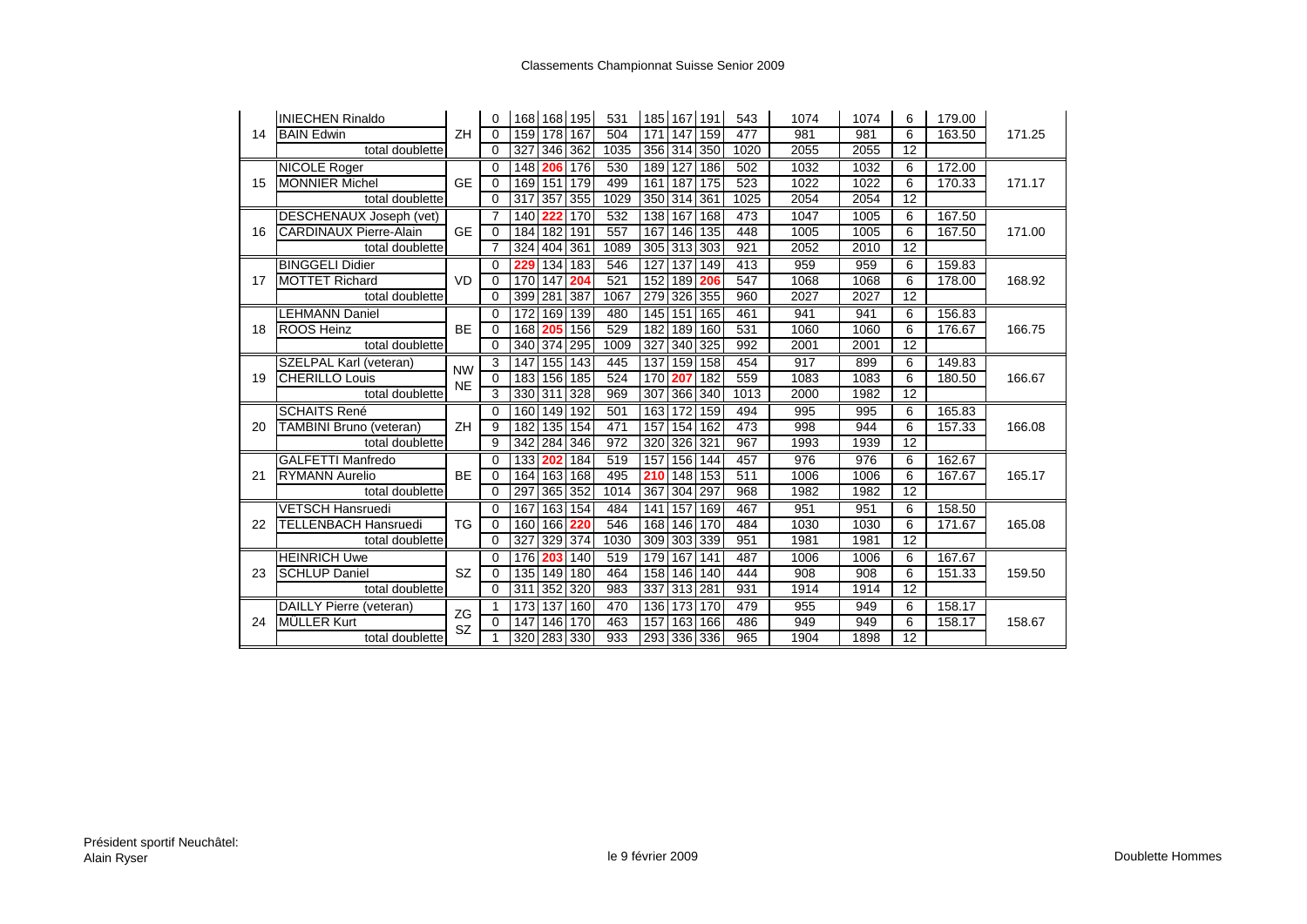|                                |                        |                | <b>Total Scratch</b> | <b>Total Scratch</b> | Total   |       |         |
|--------------------------------|------------------------|----------------|----------------------|----------------------|---------|-------|---------|
| Nom, prenom                    | Sec.                   | Hdc            | Individuel           | Doublette            | Scratch | Jeux  | Moyenne |
| <b>BÜRKI Jutta (veteran)</b>   | <b>BE</b>              | 1              | 952                  | 885                  | 1837    | 12    | 153.08  |
| <b>GALFETTI Manfredo</b>       | <b>BE</b>              | 0              | 941                  | 976                  | 1917    | 12    | 159.75  |
| <b>HERZIG Ernst</b>            | <b>BE</b>              | 0              | 1004                 | $\mathbf 0$          | 1004    | $\,6$ | 167.33  |
| <b>LEHMANN Daniel</b>          | BE                     | $\mathbf 0$    | 1058                 | 941                  | 1999    | 12    | 166.58  |
| <b>MADER Robert</b>            | BЕ                     | 0              | 1047                 | 0                    | 1047    | 6     | 174.50  |
| <b>ROOS Heinz</b>              | BE                     | $\mathbf 0$    | 902                  | 1060                 | 1962    | 12    | 163.50  |
| RÖTLISBERGER Hans              | ВE                     | $\mathbf 0$    | 1189                 | 0                    | 1189    | $\,6$ | 198.17  |
| <b>RYMANN Aurelio</b>          | ВE                     | 0              | 1033                 | 1006                 | 2039    | 12    | 169.92  |
| <b>SCHWAB Martin</b>           | <b>BE</b>              | $\mathbf 0$    | 1047                 | 1141                 | 2188    | 12    | 182.33  |
| <b>STAEHLI Ralph</b>           | <b>BE</b>              | 0              | 1046                 | 1049                 | 2095    | 12    | 174.58  |
| <b>TENGKU Ismail</b>           | ВE                     | 0              | 1114                 | 1081                 | 2195    | 12    | 182.92  |
| ZAUGG Yvonne                   | <b>BE</b>              | $\mathbf 0$    | 829                  | 0                    | 829     | 6     | 138.17  |
| <b>AMMANN Sonja</b>            | <b>BS</b>              | 0              | 1594                 | 965                  | 2559    | 15    | 170.60  |
| <b>BOLLIGER Theres (veter)</b> | <b>BS</b>              | $\overline{2}$ | 1018                 | 864                  | 1882    | 12    | 156.83  |
| <b>DOPPLER Bernard</b>         | <b>BS</b>              | $\mathbf 0$    | 1136                 | 1135                 | 2271    | 12    | 189.25  |
| <b>DOPPLER Ruth</b>            | <b>BS</b>              | $\mathbf 0$    | 1694                 | 1189                 | 2883    | 15    | 192.20  |
| <b>HÜGIN Marc</b>              | <b>BS</b>              | $\mathbf 0$    | 1024                 | 1153                 | 2177    | 12    | 181.42  |
| <b>KILIAN Christina</b>        | <b>BS</b>              | 0              | 888                  | 950                  | 1838    | 12    | 153.17  |
| <b>MENDELIN Marianne</b>       | <b>BS</b>              | 0              | 987                  | 998                  | 1985    | 12    | 165.42  |
| <b>BIALLAS Bernd</b>           | <b>GE</b>              | 0              | 1142                 | 1126                 | 2268    | 12    | 189.00  |
| <b>CARDINAUX Pierre-Alain</b>  | <b>GE</b>              | 0              | 1159                 | 1005                 | 2164    | 12    | 180.33  |
| <b>DESCHENAUX Joseph</b>       | <b>GE</b>              | $\overline{7}$ | 1565                 | 1005                 | 2570    | 15    | 171.33  |
| DILSUK Linda (veteran)         | <b>GE</b>              | 3              | 933                  | 889                  | 1822    | 12    | 151.83  |
| <b>FLORES Alfredo</b>          | <b>GE</b>              | 1              | 1614                 | 0                    | 1614    | 9     | 179.33  |
| <b>GROSREY Patricia</b>        | <b>GE</b>              | $\mathbf 0$    | 1025                 | 1032                 | 2057    | 12    | 171.42  |
| GUILLERMET André               | <b>GE</b>              | $\mathbf 0$    | 1185                 | 1201                 | 2386    | 12    | 198.83  |
| <b>KARAKASH Iris</b>           | GE                     | 0              | 1632                 | 1191                 | 2823    | 15    | 188.20  |
| <b>MONNIER Michel</b>          | <b>GE</b>              | $\mathbf 0$    | 1041                 | 1022                 | 2063    | 12    | 171.92  |
| <b>MOSER René</b>              | GE                     | 0              | 1008                 | 1031                 | 2039    | 12    | 169.92  |
| NICOLE Roger                   | <b>GE</b>              | 0              | 1077                 | 1032                 | 2109    | 12    | 175.75  |
| <b>CHERILLO Louis</b>          | <b>NE</b>              | $\mathbf 0$    | 1135                 | 1083                 | 2218    | 12    | 184.83  |
| FAVRE-BULLE Daniel             | <b>NE</b>              | $\mathbf 0$    | 1197                 | 1220                 | 2417    | 12    | 201.42  |
| <b>GIRARDIN Patrice</b>        | <b>NE</b>              | $\mathbf 0$    | 1081                 | 1122                 | 2203    | 12    | 183.58  |
| JEANRENAUD Claudine            | NE                     | $\overline{0}$ | 1102                 | 977                  | 2079    | 12    | 173.25  |
| <b>SZELPAL Karl</b>            | <b>NW</b>              | 3              | 894                  | 899                  | 1793    | 12    | 149.42  |
| <b>EGLI Brigitte</b>           | <b>SZ</b>              | 0              | 1025                 | 990                  | 2015    | 12    | 167.92  |
| <b>FILLIGER Verena (veter)</b> | <b>SZ</b>              | $\mathbf{1}$   | 909                  | 945                  | 1854    | 12    | 154.50  |
| <b>HEINRICH Uwe</b>            | <b>SZ</b>              | 0              | 959                  | 1006                 | 1965    | 12    | 163.75  |
| <b>MÜLLER Kurt</b>             | <b>SZ</b>              | 0              | 888                  | 949                  | 1837    | 12    | 153.08  |
| <b>SCHLUP Daniel</b>           | $\overline{\text{SZ}}$ | 0              | 957                  | 908                  | 1865    | 12    | 155.42  |
| <b>KURATLI Walter</b>          | TG                     | 0              | 1881                 | 1064                 | 2945    | 15    | 196.33  |
| <b>SCHMIED Walo</b>            | TG                     | 0              | 1046                 | 1056                 | 2102    | 12    | 175.17  |
| <b>SEILER Franz</b>            | TG                     | 0              | 1207                 | 1129                 | 2336    | 12    | 194.67  |
| <b>TELLENBACH Hansruedi</b>    | TG                     | 0              | 1041                 | 1030                 | 2071    | 12    | 172.58  |
| UNTERNÄHRER Peter              | TG                     | 0              | 1112                 | 1129                 | 2241    | 12    | 186.75  |
| <b>VETSCH Hansruedi</b>        | TG                     | 0              | 1020                 | 951                  | 1971    | 12    | 164.25  |





Nom prenom Sec Hdc Total Scratch Total Scratch Total I Islue Movenne

 $\overline{\phantom{a}}$